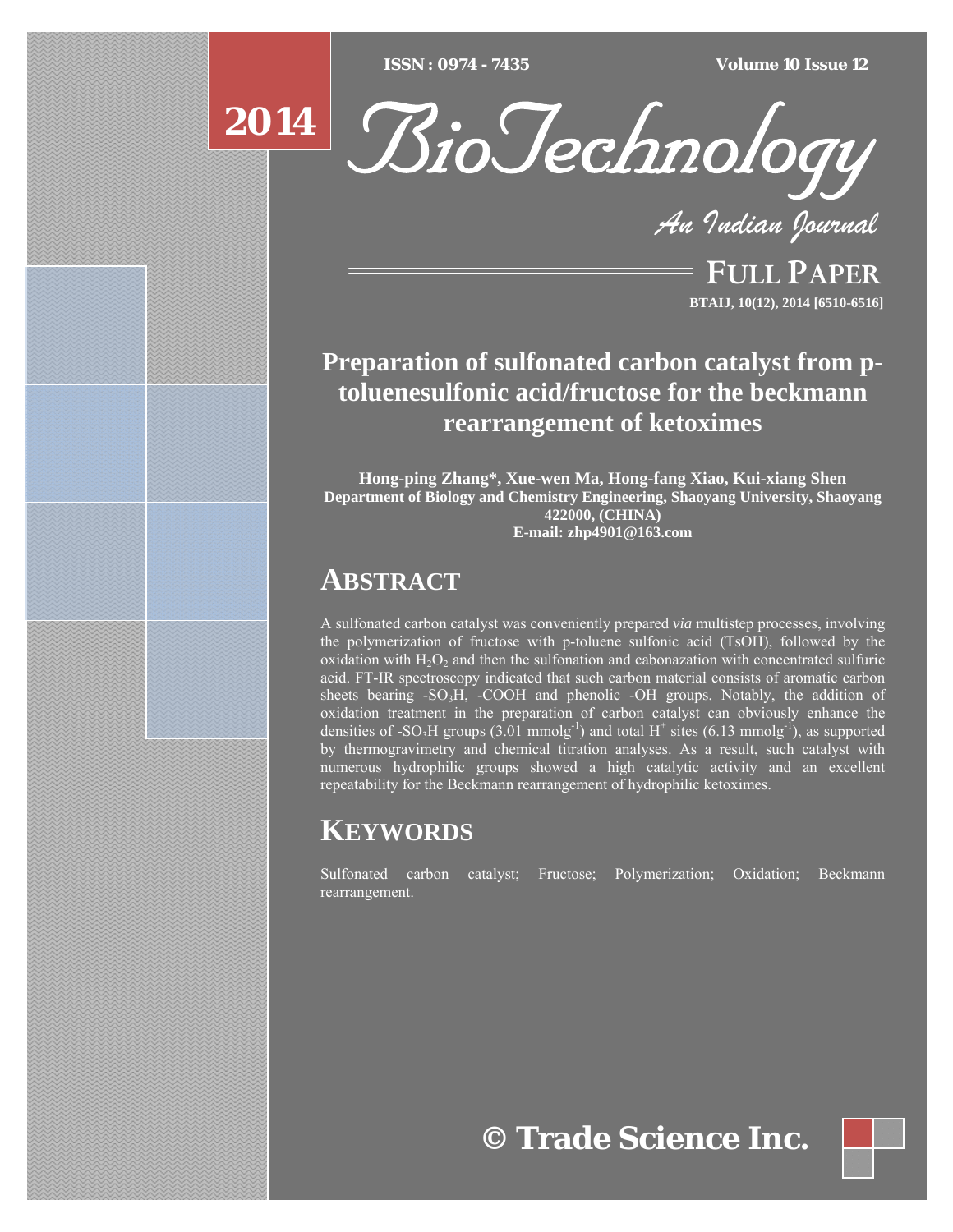#### **INTRODUCTION**

 The acid catalyzed reactions are widely used in the production of industrially important chemicals. However, the problems of pollution and separation are always there when inorganic acids are used as catalysts. Nowadays, the alternation of minerals acids by environmentally benign and reusable solid catalysts has attracted much attention in many worldwide laboratories**[1,2]**. Solid acid catalysts (SACs) have many advantages, including insoluble in common organic solvents, corrosion free, and environmental compatibility. Also, they can be easily separated from the reaction medium and recoverable efficiently. Integration of acidic functional groups (e.g.,  $-SO_3H$ ) into carbonaceous<sup>[3-6]</sup> has been explored to produce promising SACs. Nowadays, SACs were prepared via the carbohydrates hydrolysis into hydroxymethylfurfural (HMF), subsequently polymerization into a resin, and then carbonization to carbon materials. For example, Wang**[7]** reported a one-step method to synthesize carbon-based solid-acid catalysts by commixing glucose and p-toluenesulfonic acid (TsOH) in a sealed vessel under thermal treatment of 180 °C. It was regretful that the acidic carbons possessed lower acid site densities with -SO<sub>3</sub>H loading of 1.27 mmolg<sup>-1</sup> and total H<sup>+</sup> loading of 1.99 mmolg<sup>-1</sup>. The reason of lower acid site densities may be the high temperature for thermal treatment which not only limited glucose conversion into HMF, and yields were typically low (~10%) but also seriously restricted the immobilization of -SO<sub>3</sub>H groups on the carbon surface<sup>[8-10]</sup>. Therefore, there was considerable interest for us in exploring more efficient methods for preparation of SACs.

 It was found that fructose containing 21.5% of furanose tautomers in aqueous solution could be converted to HMF more efficiently than glucose which contained 1% of furanose tautomers in aqueous solutions<sup>[11]</sup>. A H<sub>2</sub>O<sub>2</sub> oxidation of resin material could introduce numerous hydrophilic groups on the carbon surface, such as -COOH and -OH groups, which subsequently resulted in a high level of modification of  $-SO_3H$  groups<sup>[12]</sup>. In addition, the coexistence of hydrophilic groups  $(-SO_3H, -COOH, -$ OH) was favorable for the adsorption of polarity reactants. For these reasons, fructose was used as the raw materials with TsOH via polymerization and then oxidation of  $H_2O_2$  to prepare sulfonated carbon catalyst in this work, as shown in Scheme 1. Characterizations showed that the sulfonated carbon material consisted of aromatic carbon sheets and contained  $-SO<sub>3</sub>H$ ,  $-COOH$  and phenolic  $-OH$  groups with 3.01 mmolg<sup>-1</sup> of -SO<sub>3</sub>H groups and 6.13 mmolg<sup>-1</sup> of  $H^+$ . Such sulfonated carbon material was employed to catalyze the rearrangement reaction of ketoximes in order to evaluate its acidic catalysis performance.



**Scheme 1 : Possible mechanism for the synthesis of acidic carbon material from fructose and TsOH** 

#### **EXPERIMENTAL**

#### **Preparation of catalysts**

 In a typical synthesis, 10 g fructose and 20 g TsOH were dissolved in 30 ml de-ionized water in a beaker to form a clear brownish red solution. The solution was heated at 358 K under stirring for about 2 h during which water was simultaneously evaporated and a black viscous paste was formed. The paste was cured at 403 K for 1 h to form a black solid (resin). It was washed with de-ionized water for several times until the filtrate was free from sulfate ions, and dried at 353 K. The sample was denoted as Fruc-R. The resin materials were pretreated by  $H_2O_2$  oxidation to enhance their hydrophilic properties. In detail,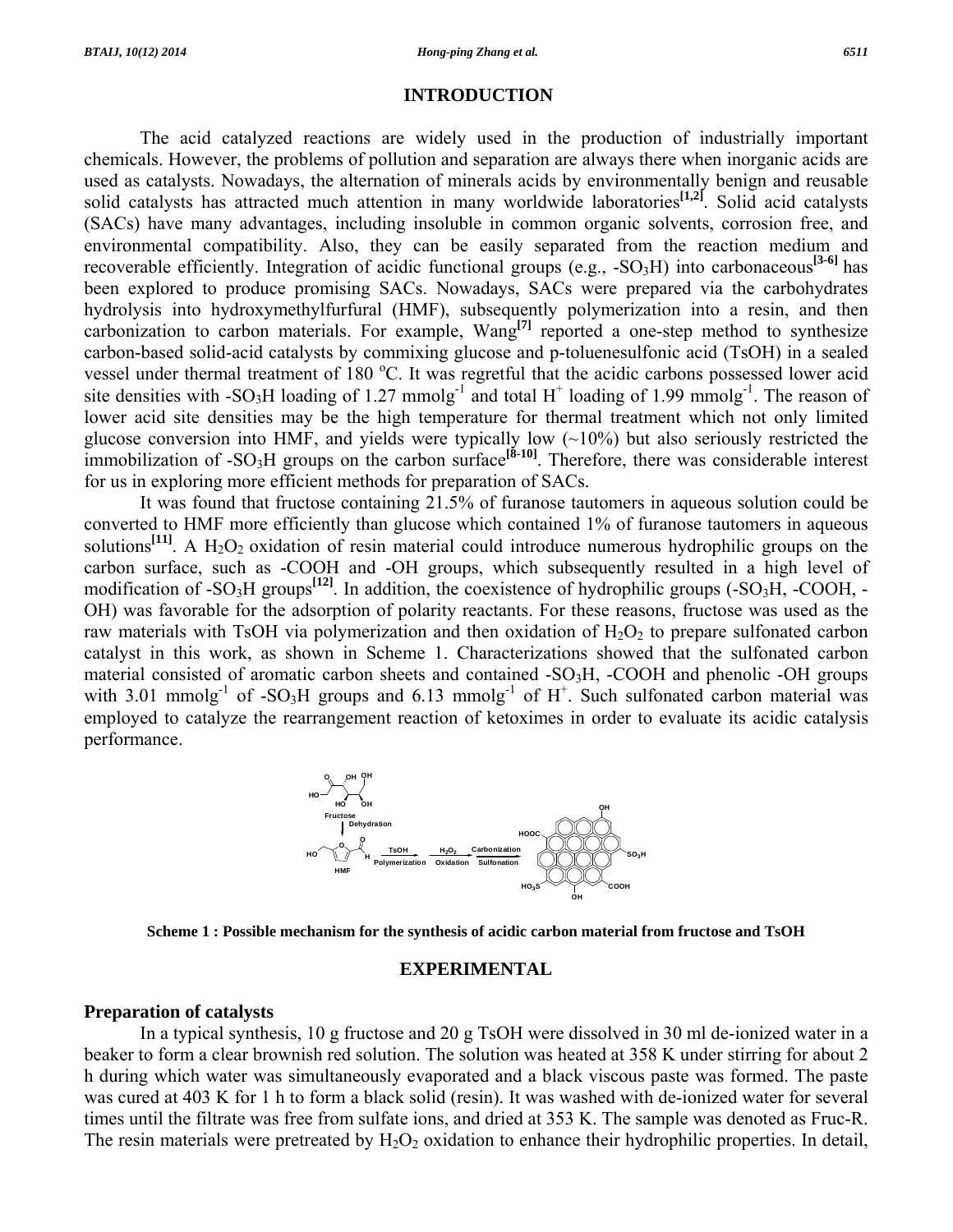0.15 g of resin was added into 8.0 g of 30 wt  $\%$  H<sub>2</sub>O<sub>2</sub> solution at room temperature, and then the reaction mixture was kept at 333 K for 1 h. The materials were separated from the solution, followed by washing with ethanol and drying at 373 K in an oven. The resulting materials were denoted as Fruc-H<sub>2</sub>O<sub>2</sub>. Subsequently, these Fruc-R and Fruc-H<sub>2</sub>O<sub>2</sub> materials were sulfonated using concentrated sulfuric acid at 423 K for 10 h. Afterwards, these sulfonated catalysts were washed repeatedly until the filtrate was neutral and no sulfate ions were detested, and were dried at 373 K. The resulting materials were designated as Fruc-R-SO<sub>3</sub>H and Fruc-H<sub>2</sub>O<sub>2</sub>-SO<sub>3</sub>H, respectively.

#### **Catalyst characterizations**

The catalysts were characterized by FT-IR, TGA, and BET surface area techniques. The Fourier transform infrared spectrum (FT-IR) of catalysts were recorded in the range 400-4000 cm<sup>-1</sup> on a Nicolet Avatar 370 FT-IR spectrometer (using KBr pellets). The thermogravimetric analysis (TGA) was carried out in flowing N<sub>2</sub> (10 ml·min<sup>-1</sup>) at a heating rate of 20  $^{\circ}$ C min<sup>-1</sup> on a NETZSCH-STA 409PC (NICOLET). Surface areas were measured by the adsorption of  $N_2$  at 77.3 K using a Micromeritics ASAP 2000 surface area analyzer and the specific areas were calculated according to the Brunauer– Emmett–Teller (BET) equation. Samples were degassed in flowing  $N_2$  for 5 h at 383 K before the measurements. Referring to the procedure reported by Yin et  $al^{[13]}$ , the measured processes for -SO<sub>3</sub>H, -COOH and -OH groups on the catalysts are described as follows, respectively. (i) The measurement of - SO<sub>3</sub>H groups: a catalyst (0.05 g) was treated with 0.01 mol L<sup>-1</sup> of NaCl solution (20 mL) for 1 h at 20-50 °C under ultrasonic vibration. After centrifugal separation, the supernatant solution was titrated by 0.01 mol  $L^{-1}$  of NaOH solution using phenolphthalein as an indicative. (ii) The measurement of the content of the total functional groups (-SO<sub>3</sub>H, -COOH and -OH groups): 0.01 mol L<sup>-1</sup> of NaOH solution (20 mL) as a treating agent and  $0.01$  mol  $L^{-1}$  of HCl solution as a titrating agent.

#### **Beckmann rearrangement of ketoximes for catalytic test**

 Typically, the mixture of acetophenone oxime (67.50 mg, 0.50mmol) and SAC catalyst (0.1000 g) was added to MeCN (5mL) maintained refluxed at 90 °C. The completion of the reaction was monitored by TLC examination. After completion of the reaction, the reaction mixture was washed with  $CH_2Cl_2$  (2×10 mL) and water (2×50 mL). The organic layer was dried over Na<sub>2</sub>SO<sub>4</sub> and evaporated to give the crude N-phenylacetamide.

 The investigating of the stability of the catalyst was also carried out. In each cycle, the 'used' catalyst was separated from the solution by centrifugation and then washed with a large amount of ethanol for three times. After dried at 90 °C overnight, this catalyst was used under the same conditions. The product analysis was same as mentioned above.

### **RESULTS AND DISCUSSION**

#### **Characteristics of sulfonated carbon materials (SCMs)**

 Figure 1 shows an FT-IR spectrum to characterize the functional groups. In all samples, the absorption band at  $\sim$ 3420 cm<sup>-1</sup> is ascribed to the stretching vibration of the -OH group, which is favorable for the modification of  $-SO<sub>3</sub>H$  groups. Notably, the absorption intensity of the O-H vibration in Fruc-H<sub>2</sub>O<sub>2</sub>-SO<sub>3</sub>H sample becomes strong after oxidation with  $H_2O_2$  compared with other SCM samples, The absorption peak at  $\sim$ 1708 cm<sup>-1</sup> should be attributed to the C=O vibrational stretching of the -COOH groups**[14-16]**, indicaing that functional groups are created in the carbon frameworks. The absorption bands at  $1034 \text{ cm}^{-1}$ ,  $1010 \text{ cm}^{-1}$  and  $1115 \text{ cm}^{-1}$ , are found in Fruc-R sample, and this absorption band can be ascribed to the S=O symmetric stretching vibrations<sup>[17,18]</sup>. This result indicates that  $SO_3H$ groups are successfully incorporated into the carbon framework by adding TsOH in the synthesis system. Additionally, the absorption bank at  $\sim$ 1710 cm<sup>-1</sup> assigned to the -COOH group vibration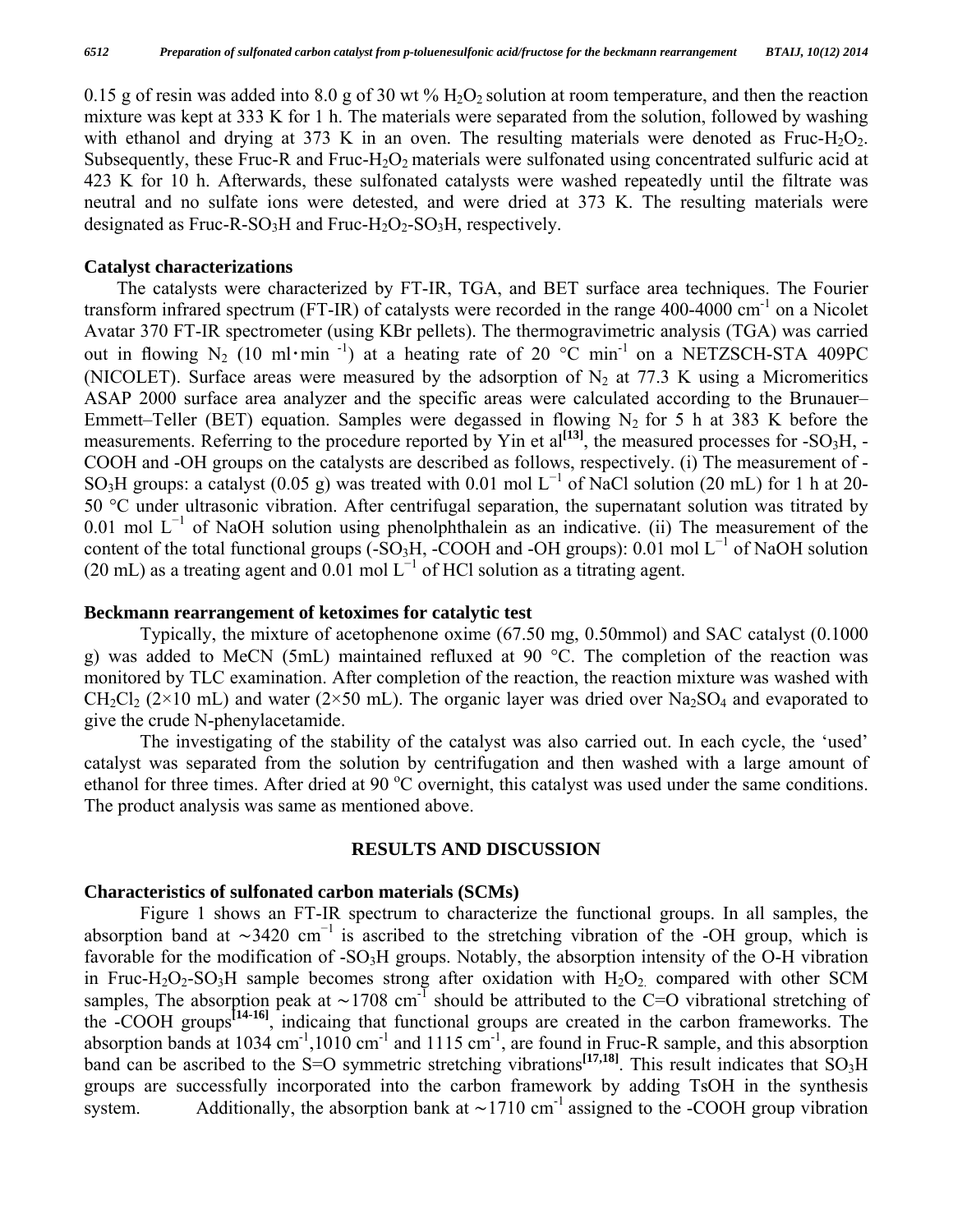in the Fruc-H<sub>2</sub>O<sub>2</sub>-SO<sub>3</sub>H sample becomes weak, which can be due to -COOH group partial oxidation by sulfuric acid<sup>[19]</sup>.



Figure 1 : FTIR spectra of the samples (a= Fruc-H<sub>2</sub>O<sub>2</sub>, b= Fruc-R, c=Fruc-R-SO<sub>3</sub>H, d=Fruc-H<sub>2</sub>O<sub>2</sub>-SO<sub>3</sub>H)

In Figure 2, the thermogravimetry (DTG) curves of Fruc-R-SO<sub>3</sub>H and Fruc-H<sub>2</sub>O<sub>2</sub>-SO<sub>3</sub>H are used to check the effect of oxidation of  $H_2O_2$  on the SCMs. These materials also shows the distinct peaks for the loss of weight in the temperature range of 25-800 °C appeared in the DTG curves. Among them, the first strong peak (at 100 °C) should be attributed to an evaporation of the adsorbed water molecules, the second weak peak (at 220 °C) originates from decomposition of the surface's -SO<sub>3</sub>H groups<sup>[20]</sup>. Notably, the decomposition peaks for  $SO_3H$  groups of Fruc-H<sub>2</sub>O<sub>2</sub>-SO<sub>3</sub>H is stronger than that of Fruc-R-SO<sub>3</sub>H. This likely implies that oxidation treatment by  $H_2O_2$  results in a high level of modification of -SO<sub>3</sub>H groups.



**Figure 2 : DTG curves of Fruc-R-SO<sub>3</sub>H (a) and Fruc-H<sub>2</sub>O<sub>2</sub>-SO<sub>3</sub>H (b).** 

 TABLE 1 shows the surface areas and acid densities of catalysts. It is seen from TABLE 1 that all the samples possessed lower than 2  $m^2g^{-1}$  of specific surface area, indicating that they are nonporous carbon materials, in agree with some literature<sup>[21,22]</sup>. The data shows that the sample Fruc-R posses  $1.62$ mmolg<sup>-1</sup> strong acid sites, indicating the polymerization of HMF and TsOH for the formation of a resin containing sulfonic groups. The total acid density reaches  $6.13 \text{ mmolg}^{-1}$  for Fruc-H<sub>2</sub>O<sub>2</sub>-SO<sub>3</sub>H, suggesting the generation of phenolic -OH and -COOH groups in the process of oxidation with  $H_2O_2$ and sulfonation with sulfuric acid<sup>[23]</sup>. Consequently, the sample Fruc-H<sub>2</sub>O<sub>2</sub>-SO<sub>3</sub>H shows higher acidity than Fruc-R-SO<sub>3</sub>H. The results also agree roughly with IR spectrum characterization.

|                                                       | <b>Acid density</b>            | Surface area                |            |  |
|-------------------------------------------------------|--------------------------------|-----------------------------|------------|--|
| <b>Catalysts</b>                                      | $-SO3H$ (mmolg <sup>-1</sup> ) | Total $(H^+$ mmolg $^{-1})$ | $(m^2g^1)$ |  |
| Fruc-R                                                | 1.62                           | 2.03                        |            |  |
| $Fruc-R-SO3H$                                         | 2.12                           | 4.85                        |            |  |
| Fruc-H <sub>2</sub> O <sub>2</sub> -SO <sub>3</sub> H | 3.01                           | 6.13                        |            |  |
| $H_2SO_4$                                             | 20.4                           | 20.4                        | -          |  |

|  | TABLE 1 : Surface area and acid density of the different catalysts |
|--|--------------------------------------------------------------------|
|--|--------------------------------------------------------------------|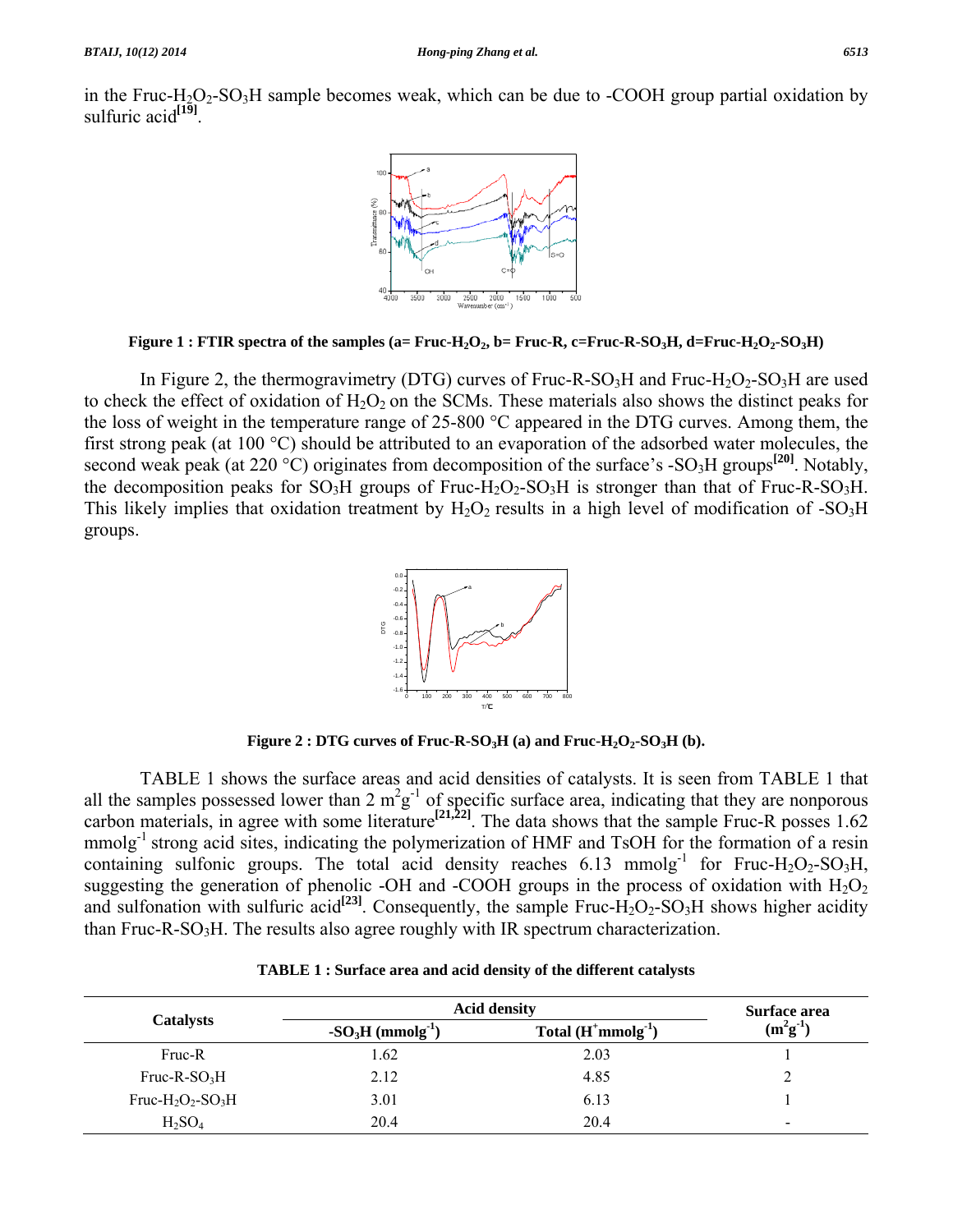#### **Catalytic activity**

 The rearrangement of ketoximes to the corresponding amide, known as the Beckmann reaction, is a common method in organic chemistry**[24]**. This reaction generally requires high reaction temperature and strong acidity and dehydrating medium**[25]**, which easily leads to undesired sulfates as byproducts. Currently, solid acids instead of  $H_2SO_4$  are widely used as catalysts for the various acids-catalyzed reactions due to their large surface area, good thermal stability, non-corrosion, non-toxicity, and easy separation for recycling. Scheme 2 shows the Beckmann rearrangement of ketoximes using the Fructose-based solid acids as catalysts.



**Scheme 2 : Beckmann rearrangement of ketoximes using the Fructose-based SCM as catalyst** 

Fructose-based solid acids Fruc-R, Fruc-R-SO<sub>3</sub>H, Fruc-H<sub>2</sub>O<sub>2</sub>-SO<sub>3</sub>H are used as catalysts for the Beckmann rearrangement of acetophenone oxime in MeCN under refluxed at 90 °C, and the results are listed in TABLE 2. The conversion of acetophenone oxime is found to be 16.29, 48.43, 92.02 and 94.17% upon catalysis with Fruc-R, Fruc-R-SO<sub>3</sub>H, Fruc-H<sub>2</sub>O<sub>2</sub>-SO<sub>3</sub>H and H<sub>2</sub>SO<sub>4</sub>, respectively. A further comparison of these catalyst's turnover frequency (TOF) for this reaction may find that the Fructosebased solid acids commonly showed much higher catalysis activity than a liquid acid H2SO4. For example, TOF value over the catalyst Fruc-H<sub>2</sub>O<sub>2</sub>-SO<sub>3</sub>H was ca. 0.043, being 3.6-fold higher than that over  $H_2SO_4$ . It seems that protons in Fruc-R-SO<sub>3</sub>H and Fruc-H<sub>2</sub>O<sub>2</sub>-SO<sub>3</sub>H are much more active than those in con.  $H_2SO_4$  for the Beckmann rearrangement reaction, indicating that the structure and acidic strength of sulfonic groups in the Fructose-based solid acids might be different from those in con.  $H_2SO_4^{[11]}$ . Noteworthy that Fruc-H<sub>2</sub>O<sub>2</sub>-SO<sub>3</sub>H shows a much higher catalytic activity than Fruc-R-SO<sub>3</sub>H. This result should be due to the higher acidity of  $Fruc-H<sub>2</sub>O<sub>2</sub>-SO<sub>3</sub>H$  (TABLE 1) and numerous hydrophilic groups (-COOH and -OH) after oxidation with  $H_2O_2$ . Though -COOH and -OH groups contribute very little to catalytic Beckmann rearrangement owing to their insufficient acidity, they can afford the hydrophilicity and electrostatic repulsion to counteract the  $\pi-\pi$  interaction between carbon sheets in polar solvents<sup>[25]</sup>. To further estimate the catalytic activities of Fruc-R-SO<sub>3</sub>H and Fruc-H<sub>2</sub>O<sub>2</sub>-SO3H, two types of ketoximes, aromatic ketoxime and aliphatic ketoxime, are examined under refluxed conditions in acetonitrile. The result (seen in SI) clearly displays that Fruc-H<sub>2</sub>O<sub>2</sub>-SO<sub>3</sub>H shows a much higher catalytic activity as well.

| Entry | Catalyst (0.1g)                   | Time (h) | Yield $(\% )$ | $TOF(h^{-1})$ |
|-------|-----------------------------------|----------|---------------|---------------|
|       | Fruc-R                            | 35       | 16.29         | 0.014         |
|       | $Fruc-R-SO3H$                     | 35       | 48.43         | 0.032         |
|       | Fruc- $H_2O_2$ -SO <sub>3</sub> H | 35       | 92.02         | 0.043         |
| 4     | con. $H_2SO_4$                    | 25       | 94.17         | 0.0092        |

**a Reaction condition: acetophenone oxime 0.5mmol, catalyst 0.1g, MeCN 5 mL and refluxed at 90 °C** 

 The effect of reaction temperature on Beckmann rearrangement is investigated at different temperatures (323, 343, and 363 K) with 0.5 mmol acetophenone oxime and 0.1g catalyst, and the results are shown in TABLE 3. Though the conversions at various temperature catalyzed by Fruc-R-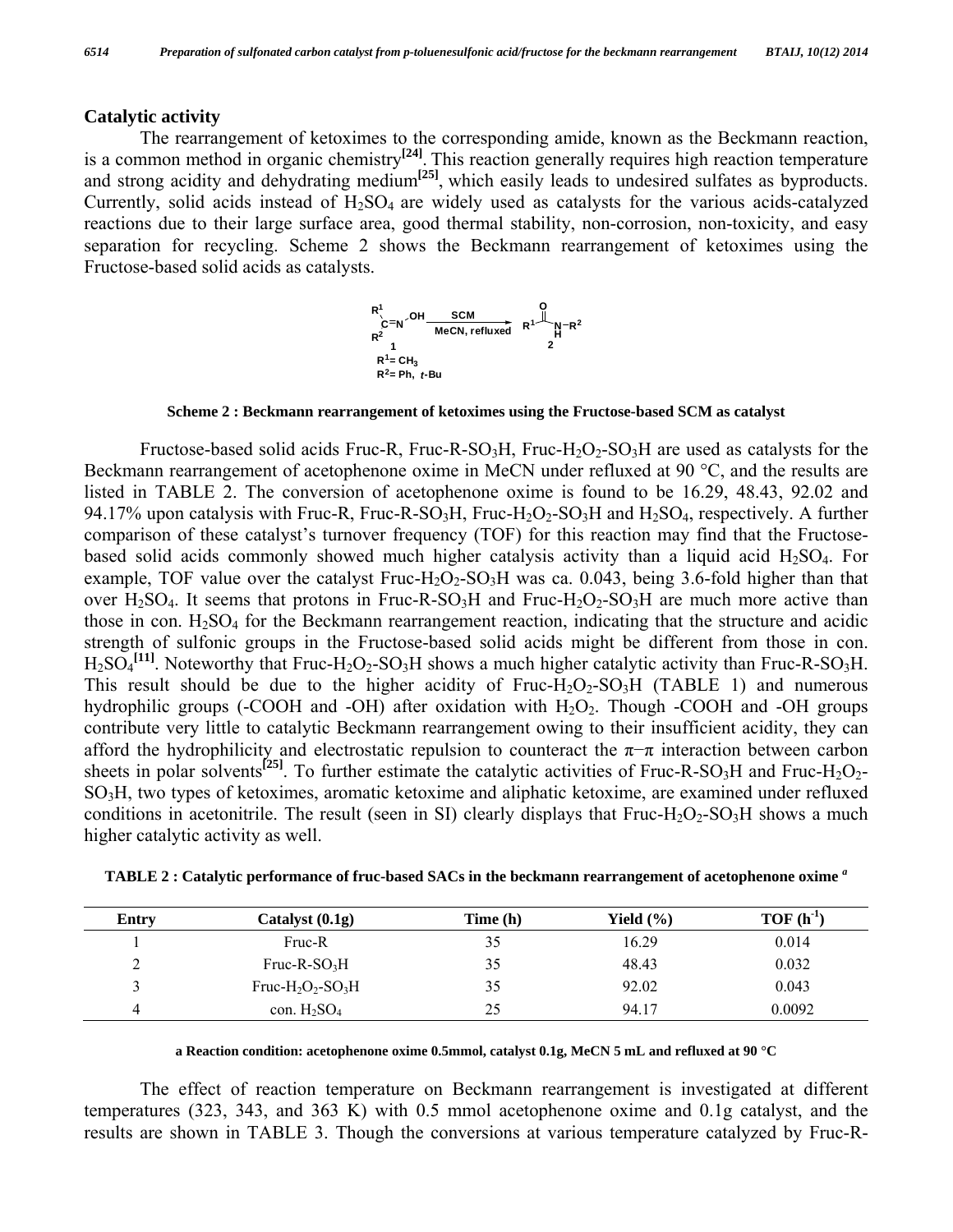$SO<sub>3</sub>H$  are much lower than that at 323 K catalyzed by Fruc-H<sub>2</sub>O<sub>2</sub>-SO<sub>3</sub>H, the two catalysts exhibit the same trend in catalytic performance, that increasing temperature accelerates the conversion of acetophenone oxime. It is noted that  $Fru - H<sub>2</sub>O<sub>2</sub>-SO<sub>3</sub>H$  shows much better activity than  $Fru - RSO<sub>3</sub>H$ , and its predominance in activity becomes more outstanding at a relatively low temperature (70 °C). For example, the TOF of Fruc-H<sub>2</sub>O<sub>2</sub>-SO<sub>3</sub>H at 90 °C for 35 h and at 70 °C for 40 h are 34% and 65% higher than the corresponding TOF of Fruc-R-SO<sub>3</sub>H, respectively.

| Tempera-ture<br>$(^{\circ}C)$ | Time | $Fruc-H2O2-SO3H$ |               | $Fruc-R-SO3H$ |               |
|-------------------------------|------|------------------|---------------|---------------|---------------|
|                               | (h)  | Yield $(\% )$    | $TOF(h^{-1})$ | Yield $(\% )$ | $TOF(h^{-1})$ |
| 50                            | 50   | 65.68            | 0.021         | 22.45         | 0.011         |
| 70                            | 40   | 80.21            | 0.033         | 34.67         | 0.020         |
| 90                            | 35   | 92.02            | 0.043         | 48.43         | 0.032         |

**TABLE 3 : Effect of temperature on Beckmann rearrangement of acetophenone oxime** *<sup>a</sup>*

**a Reaction condition: acetophenone oxime 0.5mmol, catalyst 0.1g, MeCN 5 mL and refluxed at 90 °C.** 

Finally, recyclability of Fruc-H<sub>2</sub>O<sub>2</sub>-SO<sub>3</sub>H in the Beckmann rearrangement of ketoximes was examined, and the results showed that the catalyst was still active in each recycle run, and the conversion of rearranged production was found to be nearly the same (91.82, 91.68 and 91.13%), illustrating that this catalyst possesses an excellent recyclability for the present reaction.

#### **CONCLUSIONS**

 It is reported that a novel and facile method for preparing highly active carbon based solid-acid catalyst bearing abundant -SO<sub>3</sub>H, -OH, -COOH groups. Such catalyst has the following merits: i) The use of mild preparation conditions (353 K); ii) The introduction of oxidation treatment with  $H_2O_2$ significantly enhances the density of -OH, -COOH and especially -SO<sub>3</sub>H groups on catalyst's surface; And iii) such catalyst exhibits an outstanding catalysis activity and excellent stability for the acidcatalyzed Beckmann rearrangement of ketoximes. This method afforded a new strategy for preparing the hydrophilic solid acid material with high acidity and catalytic activity.

#### **ACKNOWLEDGEMENT**

 The authors thank to the foundation supported by project (14A133) supported by institutions of higher education of Hunan province, project (14JJ7076) supported by the natural science foundation of Hunan province; project (2013346) supported by the college students' research learning and innovative experiment of Hunan province, and project (2013346) supported by scientific and technological innovative team of Shaoyang university (2012).

#### **REFERENCES**

- **[1]** B.Harton; Green Chemistry Puts Down Roots, Nature, **400**, 797-799 **(1999)**.
- **[2]** T.Okuhara; Water-Tolerant Solid Acid Catalysts, Chem Rev, **102**, 3641-3666 **(2002)**.
- **[3]** M.Hara, T.Yoshida, A.Takagaki, T.Takata, J.N.Kondo, S.Hayashi; A Carbon Material as a Strong Protonic Acid, Angew Chem Int Ed, **43**, 2955-2958 **(2004)**.
- **[4]** K.Nakajima, M.Okamura, J.N.Kondo, K.Domen, T.Tatsumi, S.Hayashi, M.Hara; Amorphous Carbon Bearing Sulfonic Acid Groups in Mesoporous Silica as a Selective Catalyst, Chem Mater, **21**, 186-193 **(2009)**.
- **[5]** X.Wang, R.Liu, M.M.Waje, Z.Chen, Y.Yan, K.N.Bozhilov, P.Feng; Sulfonated Ordered Mesoporous Carbon as a Stable and Highly Active Protonic Acid Catalyst, Chem Mater, **19**, 2395-2397 **(2007)**.